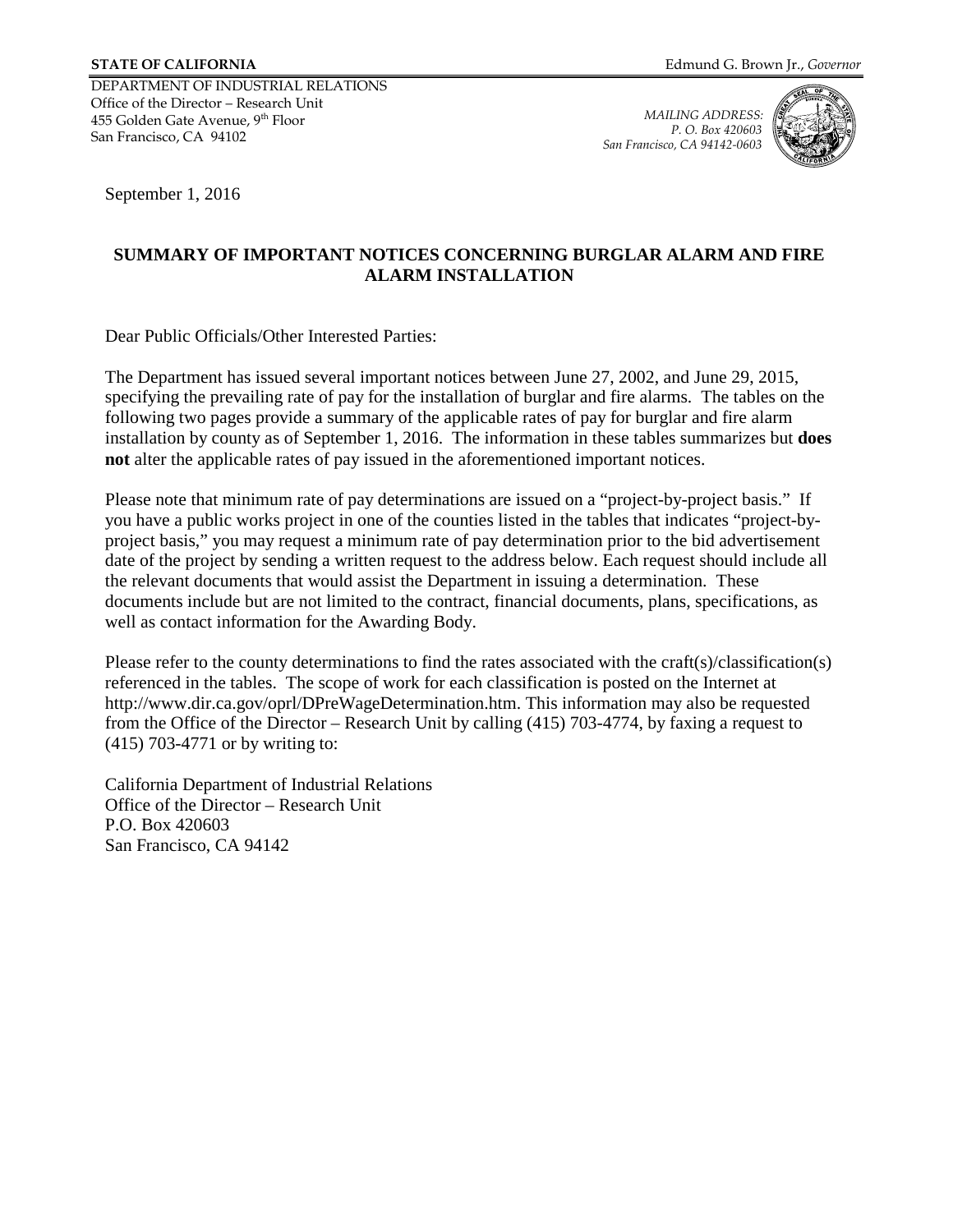## Table 1: Burglar Alarm Installation

| <b>COUNTY</b>     | <b>CRAFT/CLASSIFICATION</b>                       |
|-------------------|---------------------------------------------------|
| Alameda           | <b>Project-by-Project Basis</b>                   |
| Alpine            | Electrician: Inside Wireman                       |
| Amador            | Electrician: Inside Wireman                       |
| <b>Butte</b>      | Electrician: Inside Wireman                       |
| Calaveras         | Project-by-Project Basis                          |
| Colusa            | Electrician: Inside Wireman                       |
| Contra Costa      | Electrician: Comm & System Installer              |
| Del Norte         | Electrician: Comm & System Installer              |
| El Dorado         | Electrician: Inside Wireman                       |
| Fresno            | Electrician: Comm & System Installer              |
| Glenn             | Electrician: Inside Wireman                       |
| Humboldt          | Electrician: Comm & System Installer              |
|                   |                                                   |
| Imperial          | Electrician: Sound and Signal Technician          |
| Inyo              | Electrician: Comm & System Installer              |
| Kern              | Project-by-Project Basis                          |
| Kings             | Electrician: Comm & System Installer              |
| Lake              | Electrician: Comm & System Installer              |
| Lassen            | Electrician: Inside Wireman                       |
| Los Angeles       | Electrician: Comm & System Installer              |
| Madera            | Electrician: Comm & System Installer              |
| Marin             | Electrician: Comm & System Installer              |
| Mariposa          | Electrician: Inside Wireman                       |
| Mendocino         | Electrician: Comm & System Installer              |
| Merced            | Electrician: Inside Wireman                       |
| Modoc             | Project-by-Project Basis                          |
| Mono              | Electrician: Comm & System Installer              |
| Monterey          | Electrician: Comm & System Installer <sup>a</sup> |
| Napa              | Project-by-Project Basis                          |
| Nevada            | Electrician: Inside Wireman                       |
| Orange            | Electrician: Sound Installer                      |
| Placer            | Electrician: Inside Wireman                       |
| Plumas            | Electrician: Inside Wireman                       |
| Riverside         | Project-by-Project Basis                          |
| Sacramento        | Electrician: Inside Wireman                       |
| San Benito        | Electrician: Comm & System Installer <sup>a</sup> |
| San Bernardino    | Electrician: Comm & System Installer              |
| San Diego         | Electrician: Sound and Signal Technician          |
| San Francisco     | Electrician: Comm & System Installer              |
| San Joaquin       | Project-by-Project Basis                          |
| San Luis Obispo   | Electrician: Inside Wireman                       |
| San Mateo         | Project-by-Project Basis                          |
| Santa Barbara     | Electrician: Sound Installer                      |
|                   | Electrician: Comm & System Installer              |
| Santa Clara       | Electrician: Comm & System Installer <sup>a</sup> |
| Santa Cruz        |                                                   |
| Shasta            | Electrician: Inside Wireman                       |
| Sierra            | Electrician: Inside Wireman                       |
| Siskiyou          | Project-by-Project Basis                          |
| Solano            | Project-by-Project Basis                          |
| Sonoma            | Electrician: Comm & System Installer              |
| <b>Stanislaus</b> | Electrician: Inside Wireman                       |
| Sutter            | Electrician: Inside Wireman                       |
| Tehama            | Electrician: Inside Wireman                       |
| Trinity           | Electrician: Inside Wireman                       |
| Tulare            | Electrician: Comm & System Installer              |
| Tuolumne          | Electrician: Inside Wireman                       |
| Ventura           | Electrician: Comm & System Installer              |
| Yolo              | Electrician: Inside Wireman                       |
| Yuba              | Electrician: Inside Wireman                       |

**Notes:** 

<sup>a</sup> Installation of conduit, boxes, cables, and devices is performed at the Inside Wireman rate, and the final connection and programming is performed at the Communication and System Installer rate.